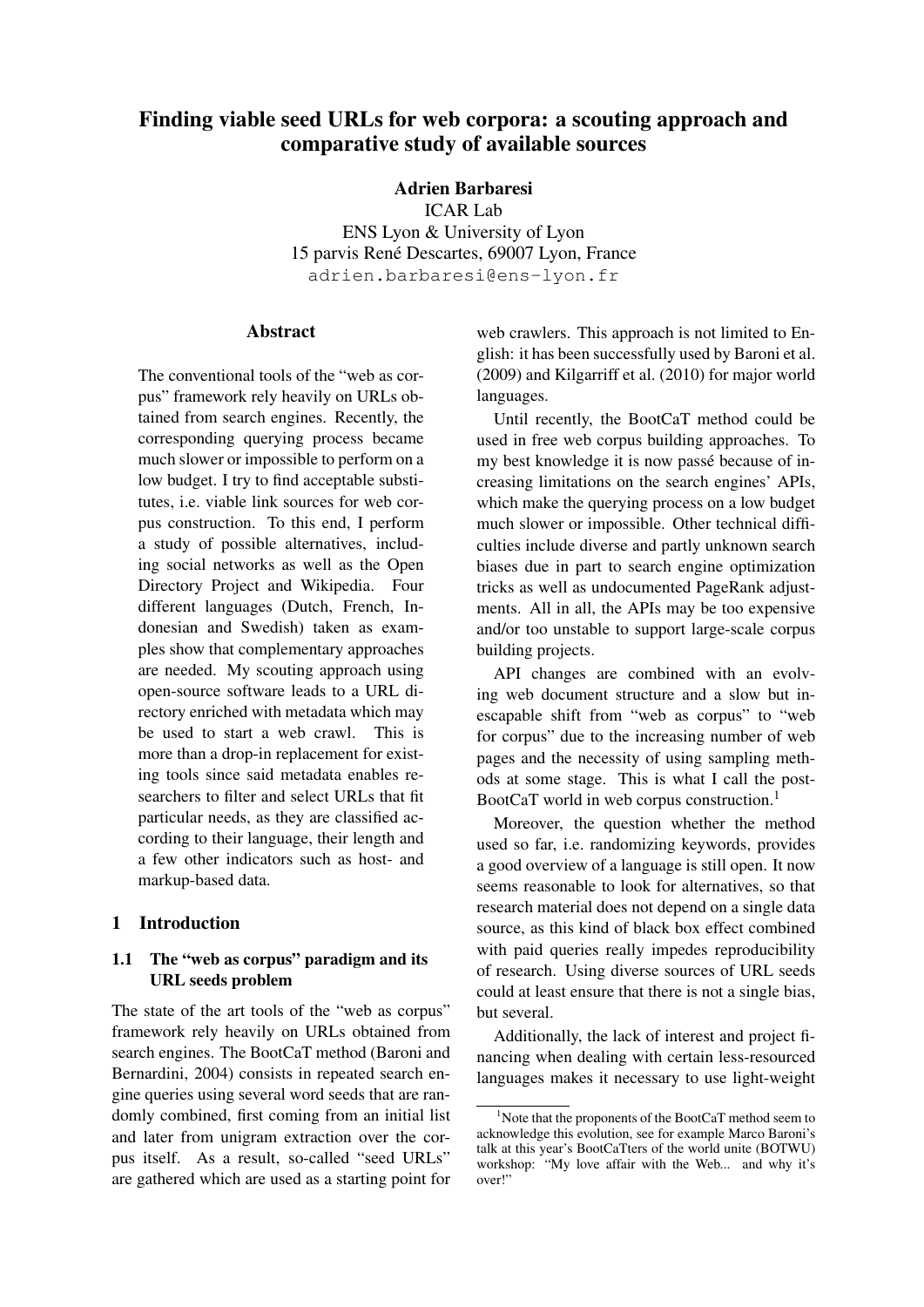approaches where costs are lowered as much as possible (Scannell, 2007). In this perspective, a preliminary light scouting approach and a fullfledged focused crawler like those used by the Spiderling (Suchomel and Pomikálek, 2012) or the COW (Schäfer and Bildhauer, 2012) projects are complementary. A "web for corpus" crawling method using a seed set enriched with metadata as described in this article may yield better results, e.g. ensure a more diverse and less skewed sample distribution in a population of web documents, and/or reach faster a given quantitative goal.

## 1.2 Looking for alternatives, what issues do we face?

Search engines have not been taken as a source simply because they were convenient. They actually yield good results in terms of linguistic quality. The main advantage was to outsource operations such as web crawling and website quality filtering, which are considered to be too costly or too complicated to deal with while the main purpose is actually to build a corpus.

In fact, it is not possible to start a web crawl from scratch, so the main issue to tackle can be put this way: where may we find web pages which are bound to be interesting for corpus linguists and which in turn contain many links to other interesting web pages?

Researchers in the machine translation field have started another attempt to outsource competence and computing power, making use of data gathered by the CommonCrawl project<sup>2</sup> to find parallel corpora (Smith et al., 2013). Nonetheless, the quality of the links may not live up to their expectations. First, purely URL-based approaches are a trade-off in favor of speed which sacrifices precision, and language identification tasks are a good example of this phenomenon (Baykan et al., 2008). Second, machine-translated content is a major issue, so is text quality in general, especially when it comes to web texts (Arase and Zhou, 2013). Third, mixed-language documents slow down text gathering processes (King and Abney, 2013). Fourth, link diversity is a also problem, which in my opinion has not got the attention it deserves. Last, the resource is constantly moving. There are not only fast URL changes and ubiquitous redirections. Following the "web 2.0" paradigm, much web content is being injected

from other sources, so that many web pages are now expected to change any time.<sup>3</sup> Regular exploration and re-analysis could be the way to go to ensure the durability of the resource.

In the remainder of this paper, I introduce a scouting approach which considers the first issue, touches on the second one, provides tools and metrics to address the third and fourth, and adapts to the last. In the following section I describe my methodology, then I show in detail which metrics I decided to use, and last I discuss the results.

## 2 Method

### 2.1 Languages studied

I chose four different languages in order to see if my approach generalizes well: Dutch, French, Indonesian and Swedish. It enables me to compare several language-dependent web spaces which ought to have different if not incompatible characteristics. In fact, the "speaker to website quantity" ratio is probably extremely different when it comes to Swedish and Indonesian. I showed in a previous study that this affects greatly link discovery and corpus construction processes (Barbaresi, 2013a).

French is spoken on several continents and Dutch is spoken in several countries (Afrikaans was not part of this study). Indonesian offers an interesting point of comparison, as the chances to find web pages in this language during a crawl at random are scarce. For this very reason, I explicitly chose not to study English or Chinese because they are clearly the most prominently represented languages on the web.

#### 2.2 Data sources

I use two reference points, the first one being the existing method depending on search engine queries, upon which I hope to cast a new light with this study. The comparison grounds on URLs retrieved using the BootCaT seed method on the meta-engine  $E$ -Tools<sup>4</sup> at the end of 2012. The second reference point consists of social networks, to whose linguistic structure I already dedicated a study (Barbaresi, 2013b) where the method used to find the URLs is described in detail. I chose to adopt a different perspective, to re-examine the URLs I gathered and to add relevant metadata

<sup>2</sup> http://commoncrawl.org/

<sup>&</sup>lt;sup>3</sup>This is the reason why Marco Baroni states in the talk mentioned above that his "love affair with the web" is over.

<sup>4</sup> http://www.etools.ch/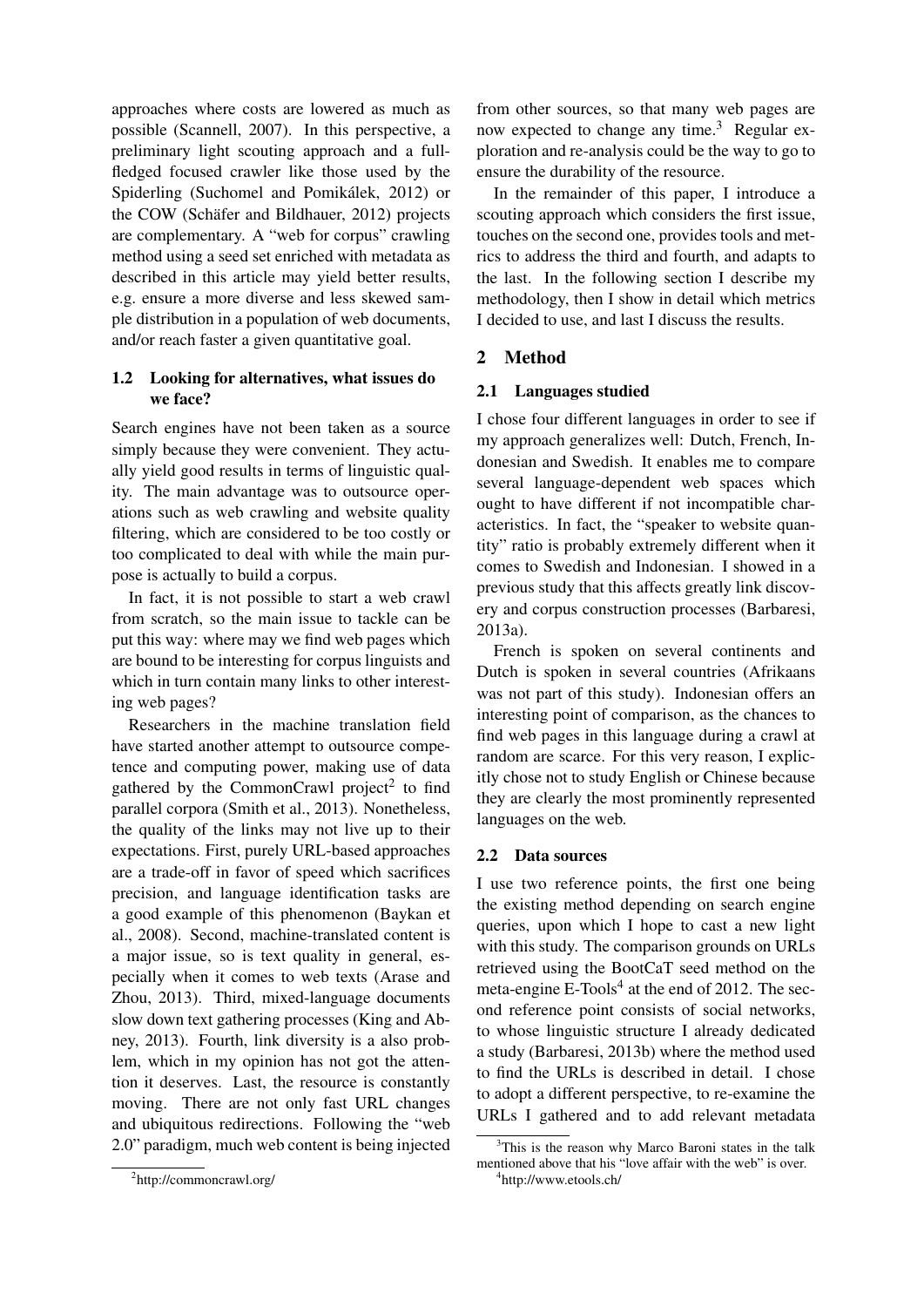in order to see how they compared to the other sources studied here.

I chose to focus on three different networks: FriendFeed, an aggregator that offers a broader spectrum of retrieved information; identi.ca, a microblogging service similar to Twitter; and Reddit, a social bookmarking and microblogging platform. Perhaps not surprisingly, these data sources display the issues linked to API instability mentioned above. The example of identi.ca is telling: until March 2013, when the API was closed after the company was bought, it was a social microblogging service built on open source tools and open standards, the advantages compared to Twitter include the Creative Commons license of the content, and the absence of limitations on the total number of pages seen.

Another data source is the Open Directory Project ( $\text{DMOZ}^5$ ), where a selection of links is curated according to their language and/or topic. The language classification is expected to be adequate, but the amount of viable links is an open question, as well as the content.

Last, the free encyclopedia Wikipedia is another spam-resilient data source in which the quality of links is expected to be high. It is acknowledged that the encyclopedia in a given language edition is a useful resource, the open question resides in the links pointing to the outside world, as it is hard to get an idea of their characteristics due to the large number of articles, which is rapidly increasing even for an under-resourced language such as Indonesian.

#### 2.3 Processing pipeline

The following sketch describes how the results below were obtained:

- 1. URL harvesting: queries or archive/dump traversal, filtering of obvious spam and nontext documents.
- 2. Operations on the URL queue: redirection checks, sampling by domain name.
- 3. Download of the web documents and analysis: collection of host- and markup-based data, HTML code stripping, document validity check, language identification.

Links pointing to media documents were excluded from this study, as its final purpose is to enable construction of a text corpus. The URL checker removes non-http protocols, images, PDFs, audio and video files, ad banners, feeds and unwanted hostnames like *twitter.com*, *google.com*, *youtube.com* or *flickr.com*. Additionally, a proper spam filtering is performed on the whole URL (using basic regular expressions) as well as at domain name level using a list of blacklisted domains comparable to those used by e-mail services to filter spam. As a page is downloaded or a query is executed, links are filtered on-the-fly using a series of heuristics described below, and finally the rest of the links are stored.

There are two other major filtering operations to be aware of. The first concerns the URLs, which are sampled prior to the download. The main goal of this operation is strongly related to my scouting approach. Since I set my tools on an exploration course, this allows for a faster execution and provides us with a more realistic image of what awaits a potential exhaustive crawler. Because of the sampling approach, the "big picture" cannot easily be distorted by a single website. This also avoids "hammering" a particular server unduly and facilitates compliance with *robots.txt* as well as other ethical rules. The second filter deals with the downloaded content: web pages are discarded if they are too short. Web documents which are more than a few megabytes long are also discarded.

Regarding the web pages, the software fetches them from a list, strips the HTML code, sends raw text to a server instance of *langid.py* (description below) and retrieves the server response, on which it performs a basic heuristic tests.

## 3 Metadata

The metadata described in this section can be used in classificatory or graph-based approaches. I use some of them in the results below but did not exhaust all the possible combinations in this study. There are nine of them in total, which can be divided in three categories: corpus size metrics, which are related to word count measures, web science metrics, which ought to be given a higher importance in web corpus building, and finally the language identification, which is performed using an external tool.

<sup>5</sup> http://www.dmoz.org/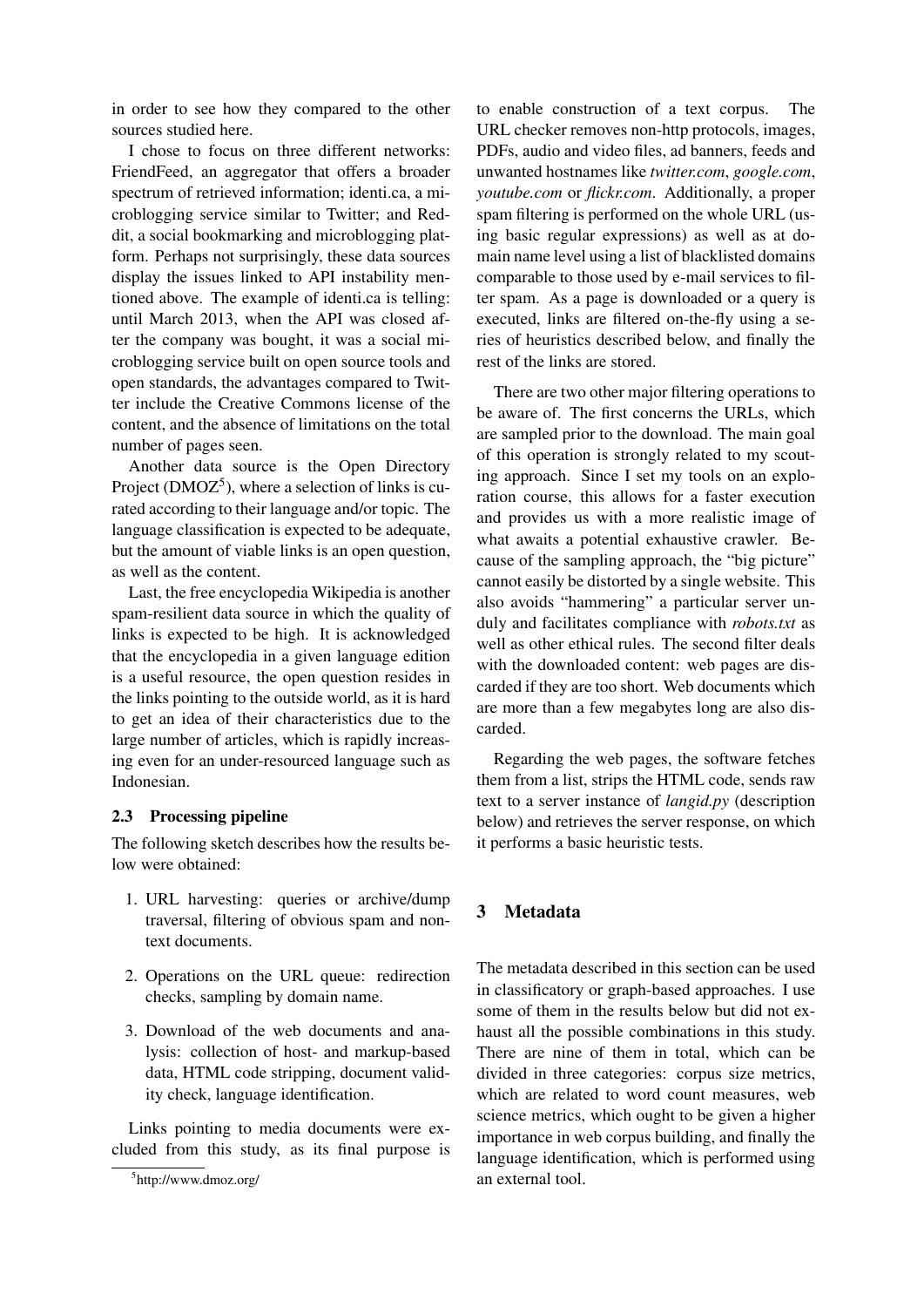#### 3.1 Corpus size metrics

Web page length (in characters) was used as a discriminating factor. Web pages which were too short (less than 1,000 characters long after HTML stripping) were discarded in order to avoid documents containing just multimedia (pictures and/or videos) or microtext collections for example, as the purpose was to simulate the creation of a general-purpose text corpus.

The page length in characters after stripping was recorded, as well as the number of tokens, so that the total number of tokens of a web corpus built on this URL basis can be estimated. The page length distribution is not normal, with a majority of short web texts and a few incredibly long documents at the end of the spectrum, which is emphasized by the differences between mean and median values used in the results below and justifies the mention of both.

#### 3.2 Web science metrics

Host sampling is a very important step because the number of web pages is drastically reduced, which makes the whole process more feasible and more well-balanced, i.e. less prone to host biases. IP-based statistics corroborate this hypothesis, as shown below.

The deduplication operation is elementary, it takes place at document level, using a hash function. The IP diversity is partly a relevant indicator, as it can be used to prove that not all domain names lead to the same server. Nonetheless, it cannot detect the duplication of the same document across many different servers with different IPs, which in turn the elementary deduplication is able to reveal.

Links that lead to pages within the same domain name and links which lead to other domains are extracted from the HTML markup. The first number can be used to find possible spam or irrelevant links, with the notable exception of websites like Amazon or Wikipedia, which are quite easy to list. The latter may be used to assess the richness (or at a given level the suspiciousness) of a website by the company it keeps. While this indicator is not perfect, it enables users to draw conclusions without fetching all the downstream URLs.

Moreover, even if I do not take advantage of this information in this study, the fetcher also records all the links it "sees" (as an origin-destination pair), which enables graph-based approaches such as visualization of the gathered network or the assessment of the "weight" of a website in the URL directory. Also, these metadata may very well be useful for finding promising start URLs.

#### 3.3 Language identification

I consider the fact that a lot of web pages have characteristics which make it hard for "classical" NLP approaches like web page language identification based on URLs (Baykan et al., 2008) to predict the languages of the links with certainty. That is why mature NLP tools have to be used to qualify the incoming URLs and enable a language-based filtering based on actual facts.

The language identification tool I used is *langid.py* (Lui and Baldwin, 2012). It is opensource, it incorporates a pre-trained model and it covers 97 languages, which is ideal for tackling the diversity of the web. Its use as a web service makes it a fast solution enabling distant or distributed work.

As the software is still under active development, it can encounter difficulties with rare encodings. As a result, the text gets falsely classified as for example Russian or Chinese. The languages I studied are not affected by these issues. Still, language identification at document level raises a few problems regarding "parasite" languages (Scannell, 2007).

Using a language identification system has a few benefits: it enables finding "regular" texts in terms of statistical properties and excluding certain types of irregularities such as encoding problems. Web text collections are smoothed out in relation to the statistical model applied for each language target, which is a partly destructive but interesting feature.

There are cases where the confidence interval of the language identifier is highly relevant, for instance if the page is multi-lingual. Then there are two main effects: on one hand the confidence indicator gets a lower value, so that it is possible to isolate pages which are likely to be in the target language only. On the other hand, the language guessed is the one with the largest number of identifiable words: if a given web page contains 70 % Danish and 30 % English, then it will be classified as being written in Danish, with a low confidence interval: this information is part of the metadata I associate with each web page. Since nothing particular stood out in this respect I do not mention it further.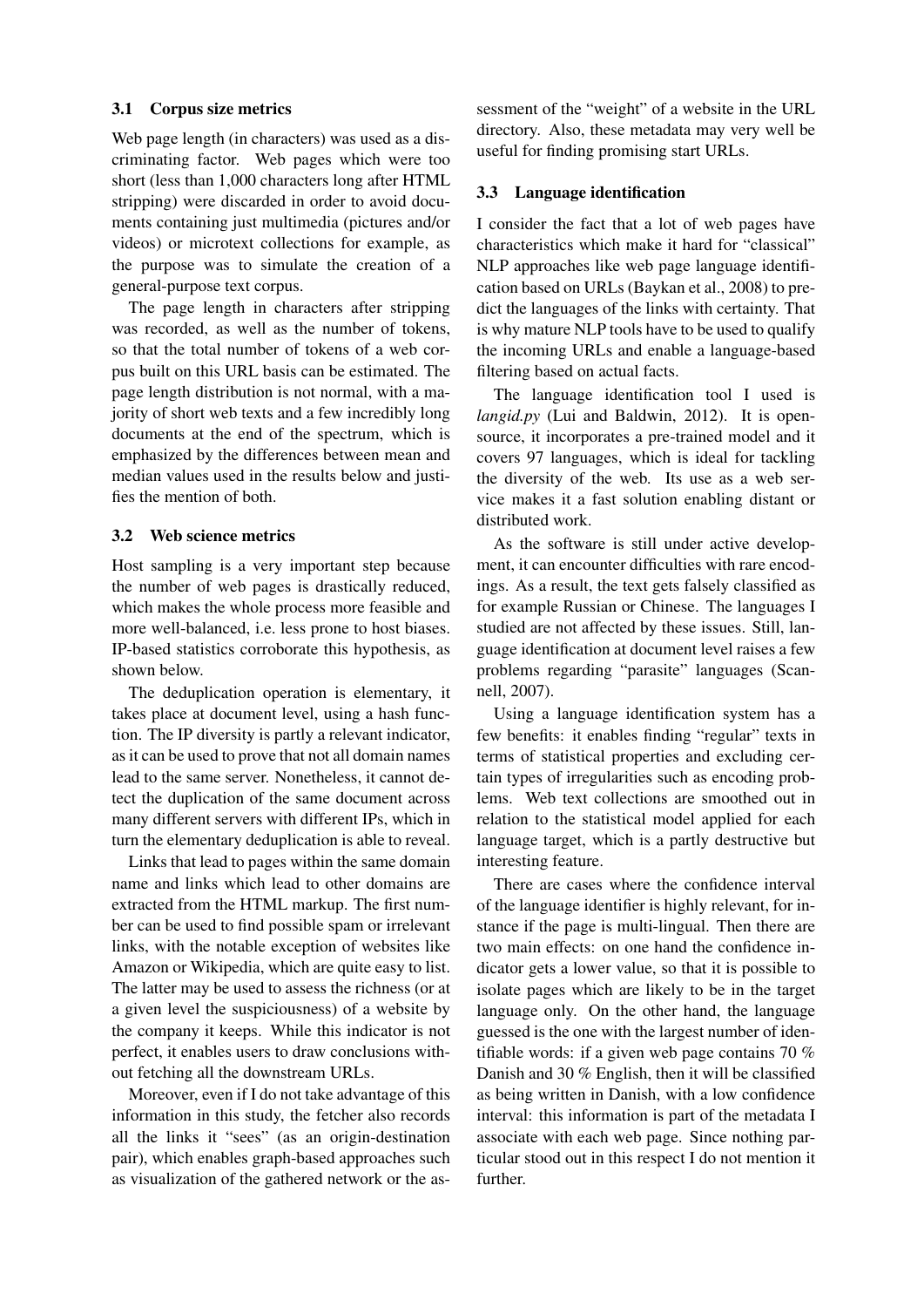|            | <b>URLs</b> |          | $\%$ in | Length |        | Tokens  | <b>Different</b> |             |
|------------|-------------|----------|---------|--------|--------|---------|------------------|-------------|
|            | analyzed    | retained | target  | mean   | median | (total) | IPs $(\% )$      |             |
| Dutch      | 12,839      | 1.577    | 84.6    |        | 27,153 | 3.600   | 5,325,275        | 73.1        |
| French     | 16,763      | 4.215    | 70.2    |        | 47,634 | 8,518   | 19,865,833       | 50.5        |
| Indonesian | 110,333     | 11,386   | 66.9    |        | 49.731 | 8.634   | 50,339,311       | 18.6        |
| Swedish    | 179,658     | 24,456   | 88.9    |        | 24,221 | 9.994   | 75,328,265       | <b>20.0</b> |

Table 1: URLs extracted from search engines queries

## 4 Results

#### 4.1 Characteristics of the BootCaT approach

First of all, I let my toolchain run on URLs obtained using the BootCaT approach, in order to get a glimpse of its characteristics. I let the URL extractor run for several weeks on Indonesian and Swedish and only a few days for Dutch and French, since I was limited by the constraints of this approach, which becomes exponentially slower as one adds target languages.<sup>6</sup> The results commented below are displayed in table 1.

The domain name reduction has a substantial impact on the set of URLs, as about a quarter of the URLs at best (for French) have different domain names. This is a first hint at the lack of diversity of the URLs found using the BootCaT technique.

Unsurprisingly, the majority of links appear to be in the target language, although the language filters do not seem to perform very well. As the adequate matching of documents to the user's language is paramount for search engines, it is probably a bias of the querying methodology and its random tuples of tokens. In fact, it is not rare to find unexpected and undesirable documents such as word lists or search engine optimization traps.

The length of web documents is remarkable, it indicates that there are likely to contain long texts. Moreover, the median length seems to be quite constant across the three languages at about 8,000 tokens, whereas it is less than half that (3,600) for Dutch. All in all, it appears to be an advantage which clearly explains why this method has been considered to be successful. The potential corpus sizes are noteworthy, especially when enough URLs where gathered in the first place, which was already too impracticable in my case to be considered a sustainable option.

The number of different IPs, i.e. the diversity in terms of hosts, seems to get gradually lower as the URL list becomes larger. The fact that the same phenomenon happens for Indonesian and Swedish, with one host out of five being "new", indicates a strong tendency.

#### 4.2 Social networks

Due to the mixed nature of the experimental setting, no conclusions can be drawn concerning the single components. The more than 700,000 URLs that were analyzed give an insight regarding the usefulness of these sources. About a tenth of it remained as responding websites with different domain names, which is the lowest ratio of this study. It may be explained by the fast-paced evolution of microblogs and also by the potential impurity of the source compared to the user-reviewed directories whose results I describe next.

As I did not target the studied languages during the URL collection process, there were merely a few hundred different domain names to be found, with the exception of French, which was a lot more prominent.

Table 2 provides an overview of the results. The mean and median lengths are clearly lower than in the search engine experiment. In the case of French, with a comparable number of remaining URLs, the corpus size estimate is about 2.5 times smaller. The host diversity is comparable, and does not seem to be an issue at this point.

All in all, social networks are probably a good candidate for web corpora, but they require a focused approach of microtext to target a particular community of speakers.

#### 4.3 DMOZ

As expected, the number of different domain names on the Open Directory project is high, giv-

<sup>&</sup>lt;sup>6</sup>The slow URL collection is explained by the cautious handling of this free and reliable source, implying a query rate limiting on my side. The scouting approach by itself is a matter of hours.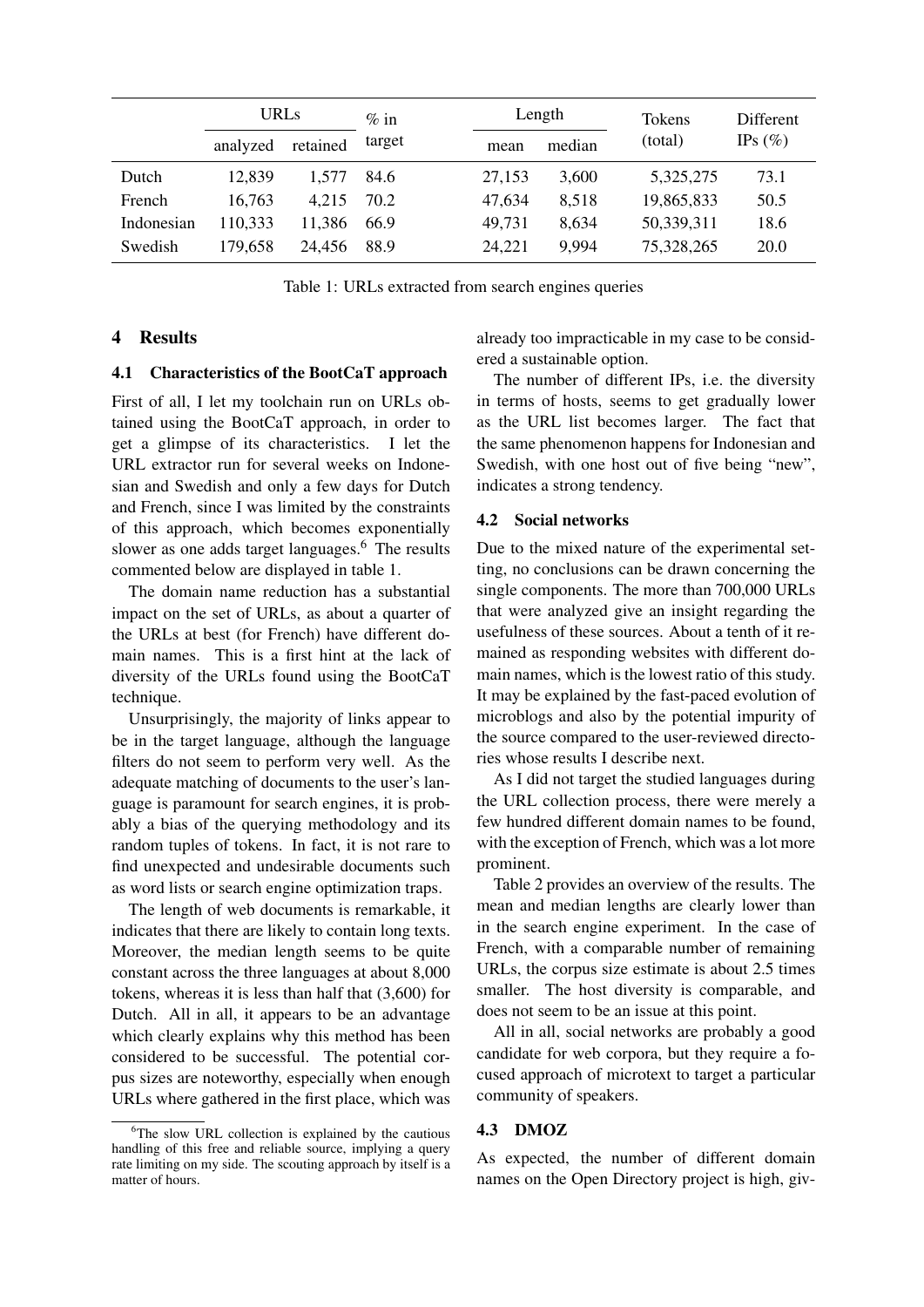|            | $\%$ in target | <b>URLs</b> |        | Length | Tokens    | Different   |
|------------|----------------|-------------|--------|--------|-----------|-------------|
|            |                | retained    | mean   | median | (total)   | IPs $(\% )$ |
| Dutch      | $0.6^{\circ}$  | 465         | 7,560  | 4,162  | 470,841   | 68.8        |
| French     | 5.9            | 4,320       | 11,170 | 5,126  | 7,512,962 | 49.7        |
| Indonesian | $0.5^{\circ}$  | 336         | 6,682  | 4,818  | 292,967   | 50.9        |
| Swedish    | 1.1            | 817         | 13,807 | 7,059  | 1,881,970 | 58.5        |

Table 2: URLs extracted from a blend of social networks crawls (FriendFeed, identi.ca, and Reddit) with no language target. 738,476 URLs analyzed, 73,271 URLs retained in the global process.

ing the best ratio in this study between unfiltered and remaining URLs. The lack of web pages written in Indonesian is a problem for this source, whereas the other languages seem to be far better covered. The adequacy of the web pages with respect to their language is excellent, as shown in table 3. These results underline the quality of the resource.

On the other hand, document length is the biggest issue here. The mean and median values indicate that this characteristic is quite homogeneous throughout the document collection. This may easily be explained by the fact that the URLs which are listed on DMOZ mostly lead to corporate homepages for example, which are clear and concise, the eventual "real" text content being somewhere else. What's more, the websites in question are not text reservoirs by nature. Nonetheless, the sheer quantity of listed URLs compensates for this fact. The corpus sizes for Dutch and French are quite reasonable if one bears in mind that the URLs were sampled.

The relative diversity of IPs compared to the number of domain names visited is another indicator that the Open Directory leads to a wide range of websites. The directory performs well compared to the sources mentioned above, it is also much easier to crawl. It did not cost us more than a few lines of code followed by a few minutes of runtime to gather the URLs.

#### 4.4 Wikipedia

The characteristics of Wikipedia are quite similar, since the free encyclopedia also makes dumps available, which are easily combed through in order to gather start URLs. Wikipedia also compares favorably to search engines or social networks when it comes to the sampling operation and page availability. It is a major source of URLs,

with numbers of gathered URLs in the millions for languages like French. As Wikipedia is not a URL directory by nature, it is interesting to see what are the characteristics of the pages it links to are. The results are shown in table 3.

First, the pages referenced in a particular language edition of Wikipedia often point to web pages written in a foreign language. According to my figures, this is a clear case, all the more since web pages in Indonesian are rare. Still, with a total of more than 4,000 retained web texts, it fares a lot better than DMOZ or social networks.

The web pages are longer than the ones from DMOZ, but shorter than the rest. This may also be related to the large number of concise homepages in the total. Nonetheless, the impressive number of URLs in the target language is decisive for corpus building purposes, with the second-biggest corpus size estimate obtained for French.

The IP-related indicator yields good results with respect to the number of URLs that were retrieved. Because to the high number of analyzed URLs the figures between 30 and 46% give an insight into the concentration of web hosting providers on the market.

## 5 Discussion

I also analyzed the results regarding the number of links that lead out of the page's domain name. For all sources, I found no consistent results across languages, with figures varying by a factor of three. Nonetheless, there seem to be a tendency towards a hierarchy in which the search engines are on top, followed by social networks, Wikipedia and DMOZ. This is one more hint at the heterogeneous nature of the data sources I examined with respect to the criteria I chose.

This hierarchy is also one more reason why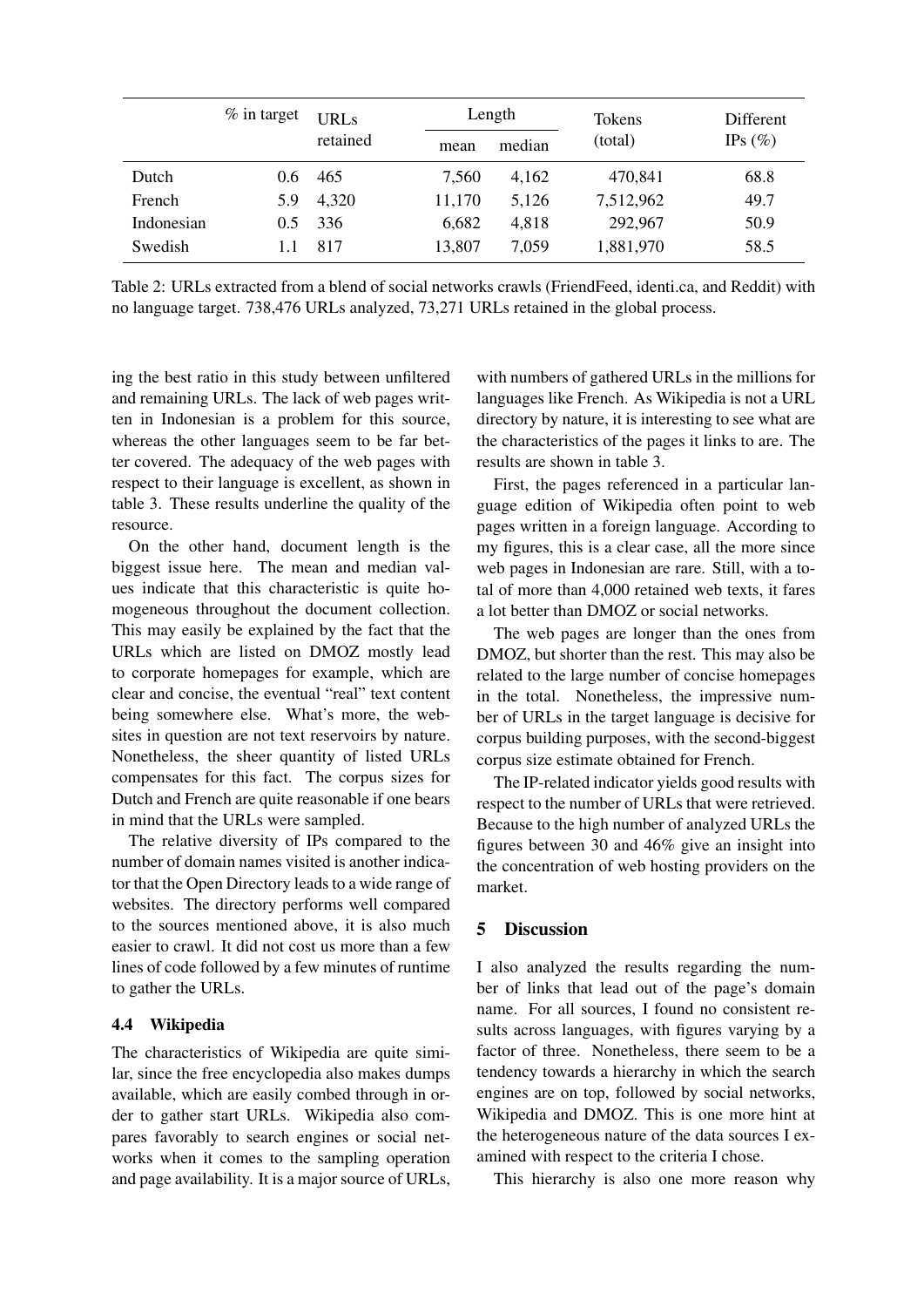|             | <b>URLs</b> |          | $%$ in | Length |        | <b>Tokens</b> | Different  |
|-------------|-------------|----------|--------|--------|--------|---------------|------------|
|             | analyzed    | retained | target | mean   | median | (total)       | IPs $(\%)$ |
| <b>DMOZ</b> |             |          |        |        |        |               |            |
| Dutch       | 86,333      | 39,627   | 94.0   | 2,845  | 1,846  | 13,895,320    | 43.2       |
| French      | 225,569     | 80,150   | 90.7   | 3,635  | 1,915  | 35,243,024    | 33.4       |
| Indonesian  | 2,336       | 1,088    | 71.0   | 5,573  | 3,922  | 540,371       | 81.5       |
| Swedish     | 27,293      | 11,316   | 91.1   | 3,008  | 1,838  | 3,877,588     | 44.8       |
| Wikipedia   |             |          |        |        |        |               |            |
| Dutch       | 489,506     | 91,007   | 31.3   | 4,055  | 2,305  | 15,398,721    | 43.1       |
| French      | 1,472,202   | 201,471  | 39.4   | 5,939  | 2,710  | 64,329,516    | 29.5       |
| Indonesian  | 204,784     | 45,934   | 9.5    | 6,055  | 4,070  | 3,335,740     | 46.3       |
| Swedish     | 320,887     | 62,773   | 29.7   | 4,058  | 2,257  | 8,388,239     | 32.7       |

Table 3: URLs extracted from DMOZ and Wikipedia

search engines queries are believed to be fast and reliable in terms of quantity. This method was fast, as the web pages are long and full of links, which enables to rapidly harvest a large number of web pages without having to worry about going round in circles. The researchers using the Boot-CaT method probably took advantage of the undocumented but efficient filtering operations which search engines perform in order to lead to reliable documents. Since this process takes place in a competitive sector where this kind of information can be sold, it may explain why the companies now try to avoid giving it away for free.

In the long run, several questions regarding URL quality remain open. As I show using a highcredibility source such as Wikipedia, the search engines results are probably closer to the maximum amount of text that is to be found on a given website than the other sources, all the more when the sampling procedure chooses a page at random without analyzing the rest of a website and thus without maximizing its potential in terms of tokens. Nonetheless, confrontation with the constantly increasing number of URLs to analyze and necessarily limited resources make a website sampling by domain name useful.

This is part of my cost-efficient approach, where the relatively low performance of Wikipedia and DMOZ is compensated by the ease of URL extraction. Besides, the size of the potential corpora mentioned here could increase dramatically if one was to remove the domain name sampling process and if one was to select the web pages with the most out-domain links for the crawl.

What's more, DMOZ and Wikipedia are likely to improve over time concerning the number of URLs they reference. As diversity and costs (temporal or financial) are real issues, a combined approach could take the best of all worlds and provide a web crawler with distinct and distant starting points, between the terse web pages referenced in DMOZ and the expected "freshness" of social networks. This could be a track to consider, as they could provide a not inconsiderable amount of promising URLs.

Finally, from the output of the toolchain to a full-fledged web corpus, other fine-grained instruments as well as further decisions processes (Schäfer et al.,  $2013$ ) will be needed. The fact that web documents coming from several sources already differ by our criteria does not exclude further differences regarding text content. By way of consequence, future work could include a few more linguistically relevant text quality indicators in order to go further in bridging the gap between web data, NLP and corpus linguistics.

## 6 Conclusion

I evaluated several strategies for finding texts on the web. The results distinguish no clear winner, complementary approaches are called for. In light of these results, it seems possible to replace or at least to complement the existing BootCaT approach. It is understandable why search engine queries have been considered a useful data source. However, I revealed that they lack diver